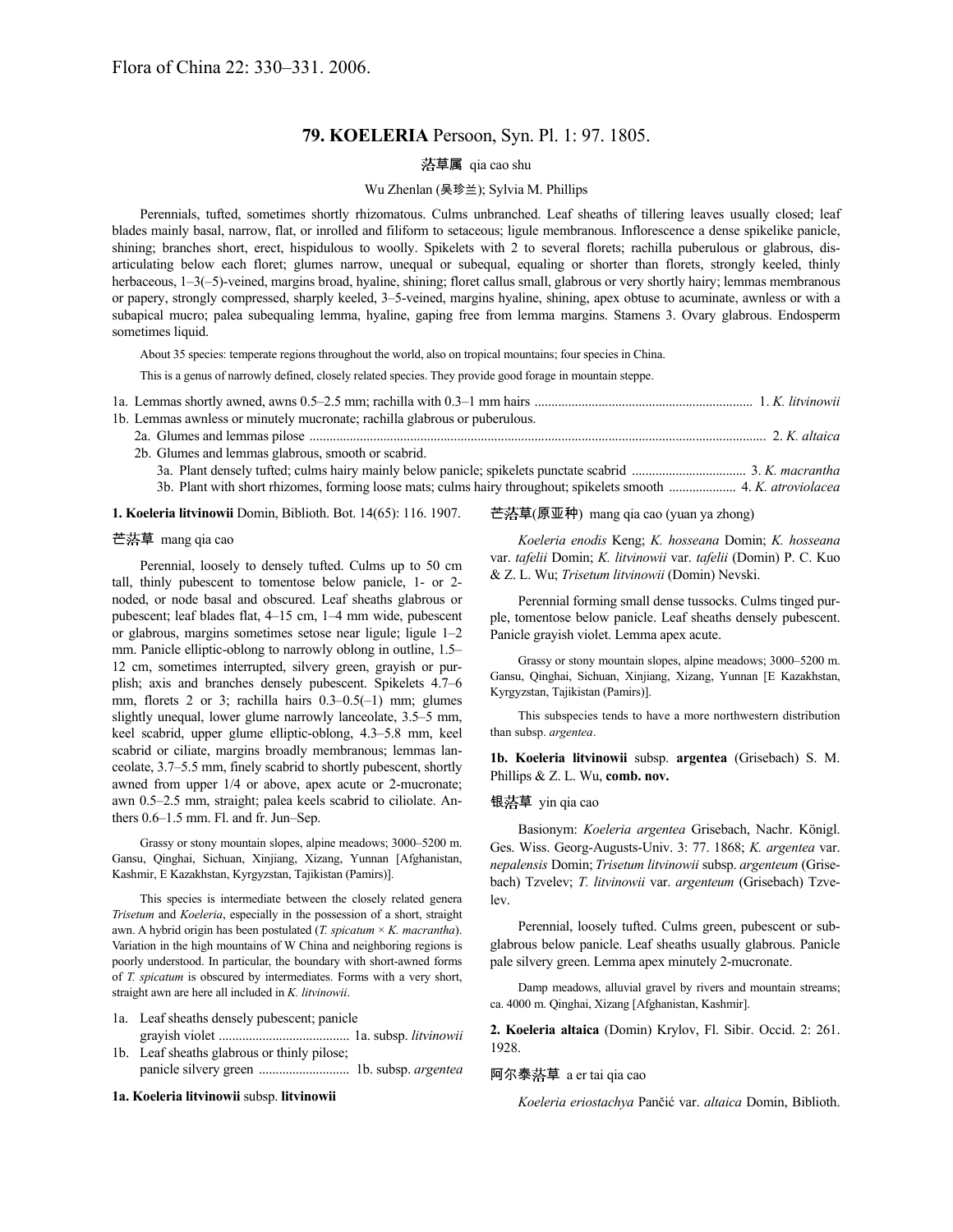#### Bot. 14(65): 163. 1907.

Perennial, densely tufted or shortly rhizomatous; old basal sheaths encircling 2 or 3 culms together into bunches, finally splitting into fibers. Culms slender, 13–50 cm tall, pubescent below panicle, otherwise glabrous. Leaf sheaths densely pubescent at base, upper culm sheaths subglabrous; leaf blades usually rolled, hard, recurved, 2–13 cm, 0.5–2.5 mm wide, hirsute or sometimes glabrous; ligule 1–2 mm. Panicle 2–3 cm, very dense, lower part interrupted, yellowish green or tinged grayish violet. Spikelets 3.5–5 mm, florets  $2(-3)$ ; glumes unequal, lanceolate or oblong-lanceolate, appressed pilose, keel ciliate, lower glume 3–3.5 mm, upper glume 4–4.5 mm; lemmas lanceolate, ca. 4.5 mm, shortly pilose, apex mucronate. Fl. and fr. Jun–Jul.

Dry stony grassy hills. Nei Mongol, Xinjiang [Kazakhstan (Tarbagatai Mountains), Mongolia, Russia (S Siberia)].

#### This is a good forage grass.

**3. Koeleria macrantha** (Ledebour) Schultes, Mant. 2: 345. 1824.

#### 草 qia cao

*Aira macrantha* Ledebour, Mém. Acad. Imp. Sci. Saint Pétersbourg, Sér. 7, 5: 515. 1815; *Koeleria cristata* Persoon var. *poiformis* (Domin) Tzvelev; *K. cristata* subsp. *pseudocristata* (Domin) Domin; *K. cristata* var. *pseudocristata* (Domin) P. C. Kuo & Z. L. Wu; *K. gracilis* Persoon, nom. illeg. superfl.; *K. poiformis* Domin; *K. pseudocristata* Domin; *K. tokiensis* Domin.

Perennial, densely tufted; old basal sheaths papery, persistent around each culm base. Culms stiffly erect, 5–60 cm tall, woolly especially below panicle, 2–3-noded. Leaf sheaths glabrous or pubescent; leaf blades grayish green, usually rolled, sometimes flat, up to 30 cm, 1–2 mm wide, pubescent or adaxial surface glabrous; ligule 0.2–2 mm. Panicle linear-oblong in outline, 1.5–13 cm, lower part often interrupted and lobed, silvery green or tinged purple; axis and branches woolly. Spikelets 3–7 mm, florets 2–3(–4); rachilla hairs less than 0.4 mm or glabrous; glumes slightly unequal, punctate-scaberulous, keel scabrid, lower glume narrowly lanceolate, 1.5–4 mm, upper glume elliptic-oblong, 2.5–5.5 mm, apex acute; lemmas lanceolate, 2.6–5.5 mm, punctate-scaberulous, apex acute, cuspidate, or rarely keel extended up to 0.3 mm into apical mucro; palea keels ciliolate. Anthers 1.2–2.3 mm. Fl. and fr. May–Sep.

Mountain slopes, grassland, roadsides; sea level to 3900 m. Anhui, Fujian, Hebei, Heilongjiang, Henan, Hubei, Nei Mongol, Ningxia, Qinghai, Shaanxi, Shandong, Sichuan, Xinjiang, Xizang, Zhejiang [Afghanistan, NW India, Kashmir, Kazakhstan, Kyrgyzstan, Japan, Mongolia, Nepal, Pakistan, Russia, Tajikistan, Turkmenistan, Uzbekistan; North America, SW Asia, Europe; introduced to Australia and elsewhere].

This species has usually been known in the past as *Koeleria cristata* Persoon, an illegitimate, superfluous name that included the types of two earlier names in its circumscription. It is a highly polymorphic species, widespread in temperate parts of the N hemisphere, to which many infraspecific names have been applied. Variable characters include hairiness, stiffness, rolling and color of the leaf blades, panicle color, and spikelet size and hairiness. These variants are mostly illdefined, intergrading, and of negligible practical value.

**4. Koeleria atroviolacea** Domin, Biblioth. Bot. 14(65): 252. 1907.

#### 匍茎 草 pu jing qia cao

*Koeleria asiatica* Domin subsp. *atroviolacea* (Domin) Tzvelev; *K. asiatica* subsp. *ledebourii* (Domin) Tzvelev; *K. atroviolacea* var. *tsinghaica* Tzvelev; *K. geniculata* Domin; *K. ledebourii* Domin.

Perennial, shortly rhizomatous, forming loose mats; old basal sheaths papery, persistent. Culms erect or geniculate at base, 10–50 cm tall, pilose throughout length, 2–3-noded. Leaf sheaths of cauline leaves inflated; leaf blades green, flat or rolled, 5–15 cm, 1–2 mm wide, smooth or scabrid, occasionally pilose; ligule ca. 0.2 mm. Panicle rather lax, pyramidal to oblong in outline, 2.5–8 cm, lower part often interrupted, grayish violet. Spikelets 4–6 mm, florets 2 or 3; glumes usually glabrous, occasionally shortly ciliate on keel, lower glume narrowly lanceolate, 3.5–4 mm, upper glume broadly lanceolate, 4.5–5 mm; lemmas narrowly ovate, ca. 5 mm, smooth, glabrous, awnless, apex acuminate; palea keels scabrid. Anthers ca. 2 mm. Fl. Jun–Aug.

Grassy places on dry mountain slopes; 2900–4600 m. Qinghai, Xizang [Mongolia, Russia (Altai and Sayan Mountains of S Siberia)].

This species is closely related to, and is sometimes regarded as a subspecies of, *Koeleria asiatica* Domin. That species, in the strict sense, is confined to arctic regions of E Europe, Russia, and W North America, and usually has densely hairy spikelets.

It is uncertain whether this grass does in fact occur in China, as was reported in FRPS (9(3): 134, fig. 33. 1987, as *Koeleria asiatica*), or whether that record relates to an unusually loosely tufted form of *K. macrantha*. No specimens have been seen.